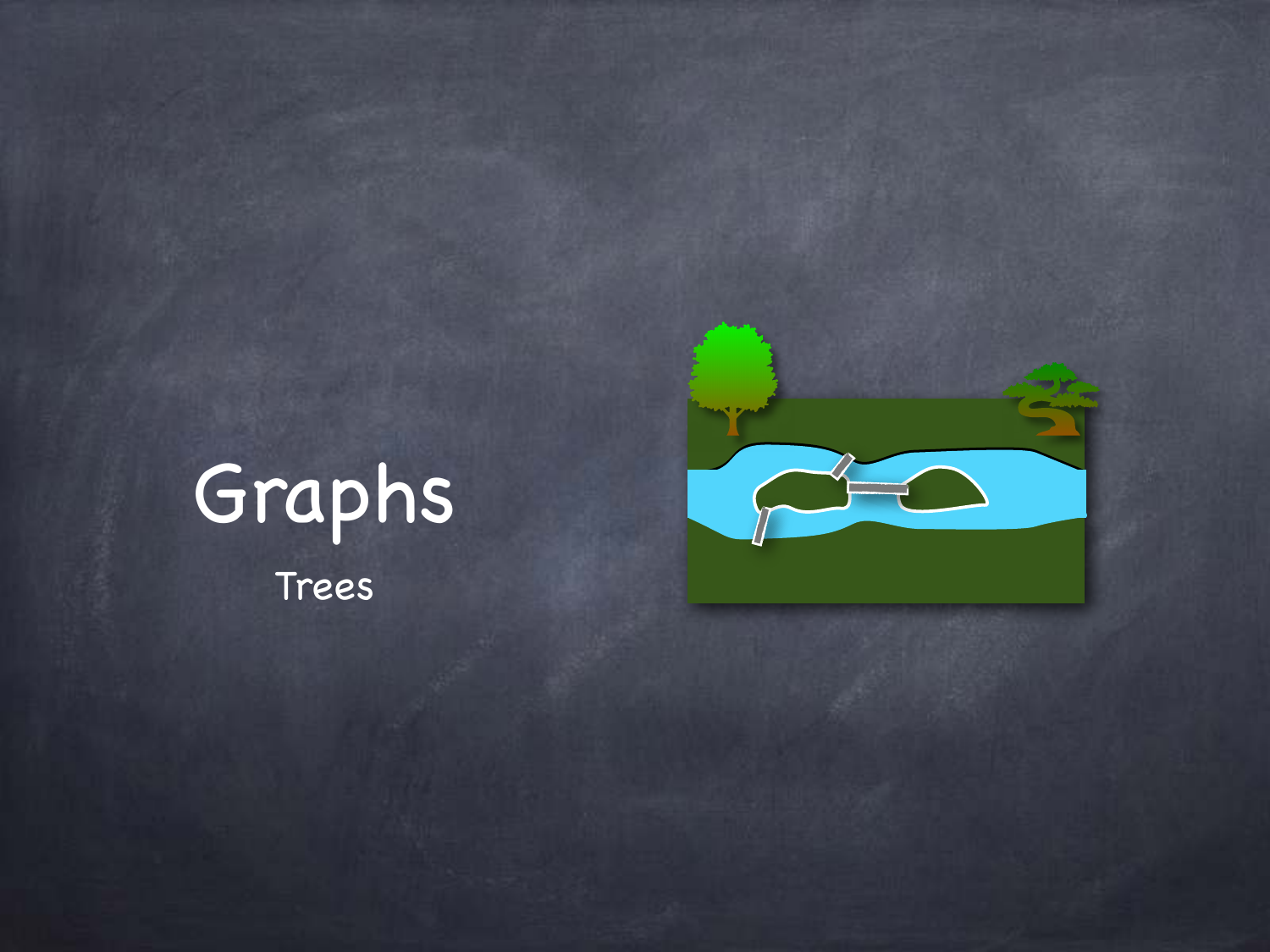### Trees and Forests

Tree: a connected acyclic graph Forest: an acyclic graph Each connected component in a forest is a tree A single tree is a forest too Any subgraph of a forest (or a tree) is a forest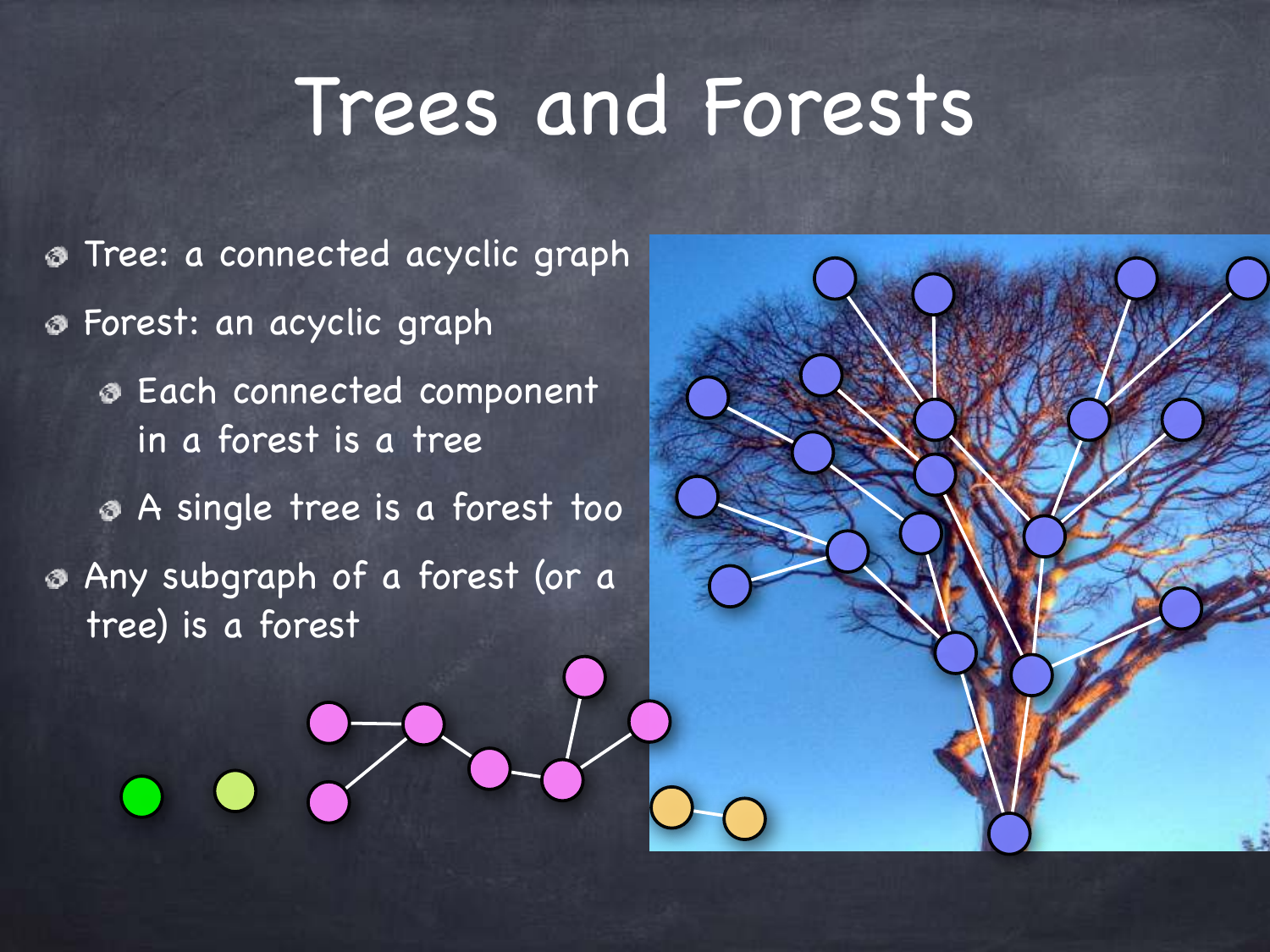#### Leafs



- A leaf is a node which has degree 1
- Every tree with at least 2 nodes has at least 2 leaves
	- **O** Consider a maximal path  $P = v_0, ..., v_k$  [exists in any finite graph]
	- $\bullet$  k>0 [else v<sub>0</sub> is an isolated vertex, and the graph is not connected]
	- **B** If v<sub>0</sub> is not a leaf, it has a neighbour v<sub>i</sub> for i>1. But then v<sub>0</sub>,...,v<sub>i</sub> form a cycle! So  $v_0$  is a leaf. Similarly,  $v_k$  is a leaf.
- If G is a tree with at least 2 nodes, deleting a leaf w (and the one edge incident on it) results in a tree G'
	- G' is connected, because all u-v paths (i.e., paths from u to v) in G are retained in G' for u,v≠w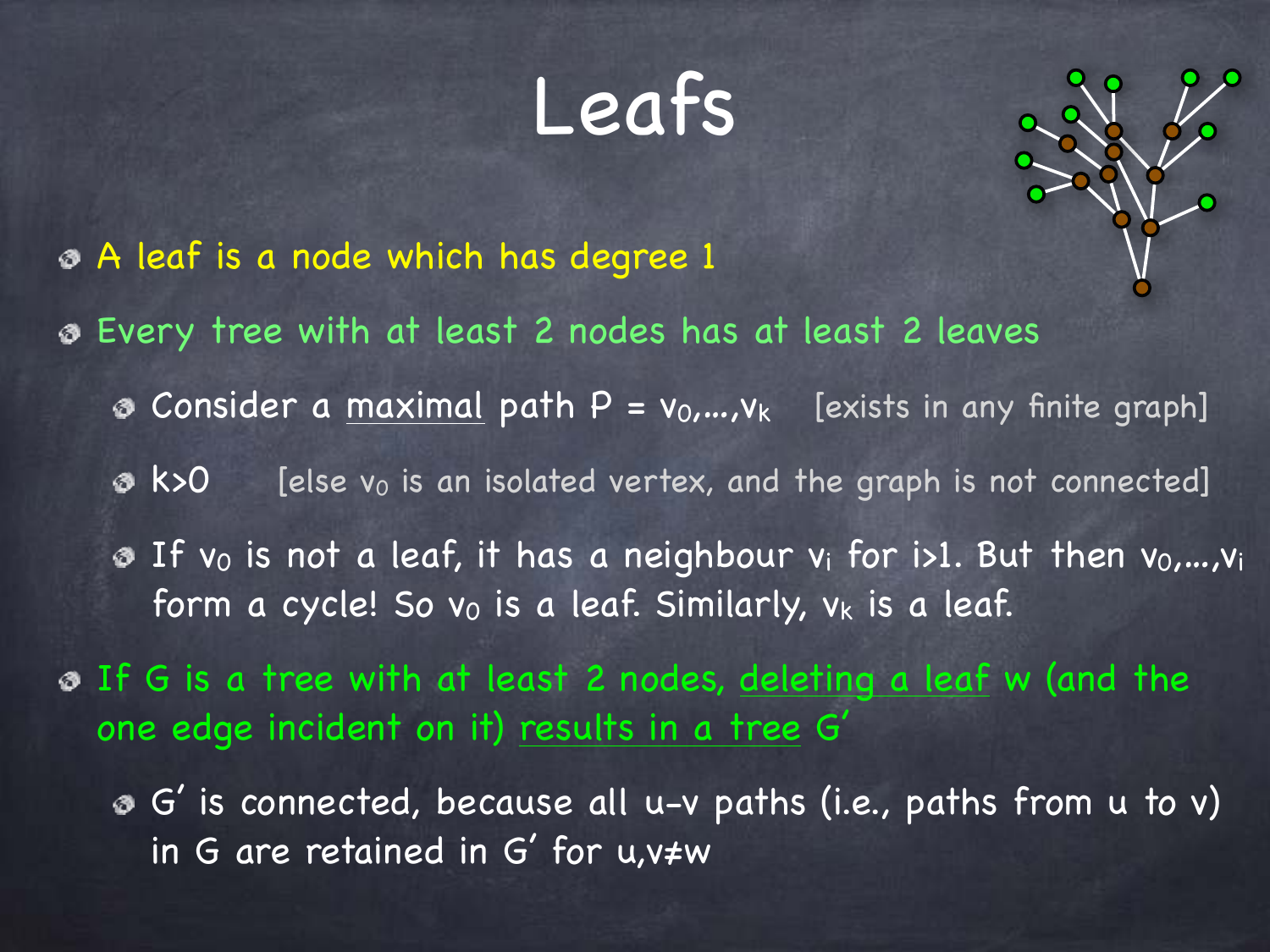### Induction on Trees (By Deleting Leafs)

- In a tree, for all nodes u,v, there is exactly one u-v path Proof by induction on the number of nodes Base case: 1 node. Only one path from v to itself (of length 0) ✓ Suppose the claim holds for trees with k nodes, for some k≥1. ◔ Given a tree G with k+1 nodes, delete a leaf w to get a tree G' (Check: There is a leaf, and deleting it gives a tree) For u,v≠w: any u-v path in G is present in G' (w cannot occur in the middle of a path). So, by ind. hyp. exactly one u-v path. For u≠w, v=w: Any u-w path in G is of the form u-x path followed by w, where x is w's only neighbour. But exactly one u-x path. So exactly one u-w path.
	- Also, only one w-w path.
	- So for all u,v, exactly one u-v path in G ✓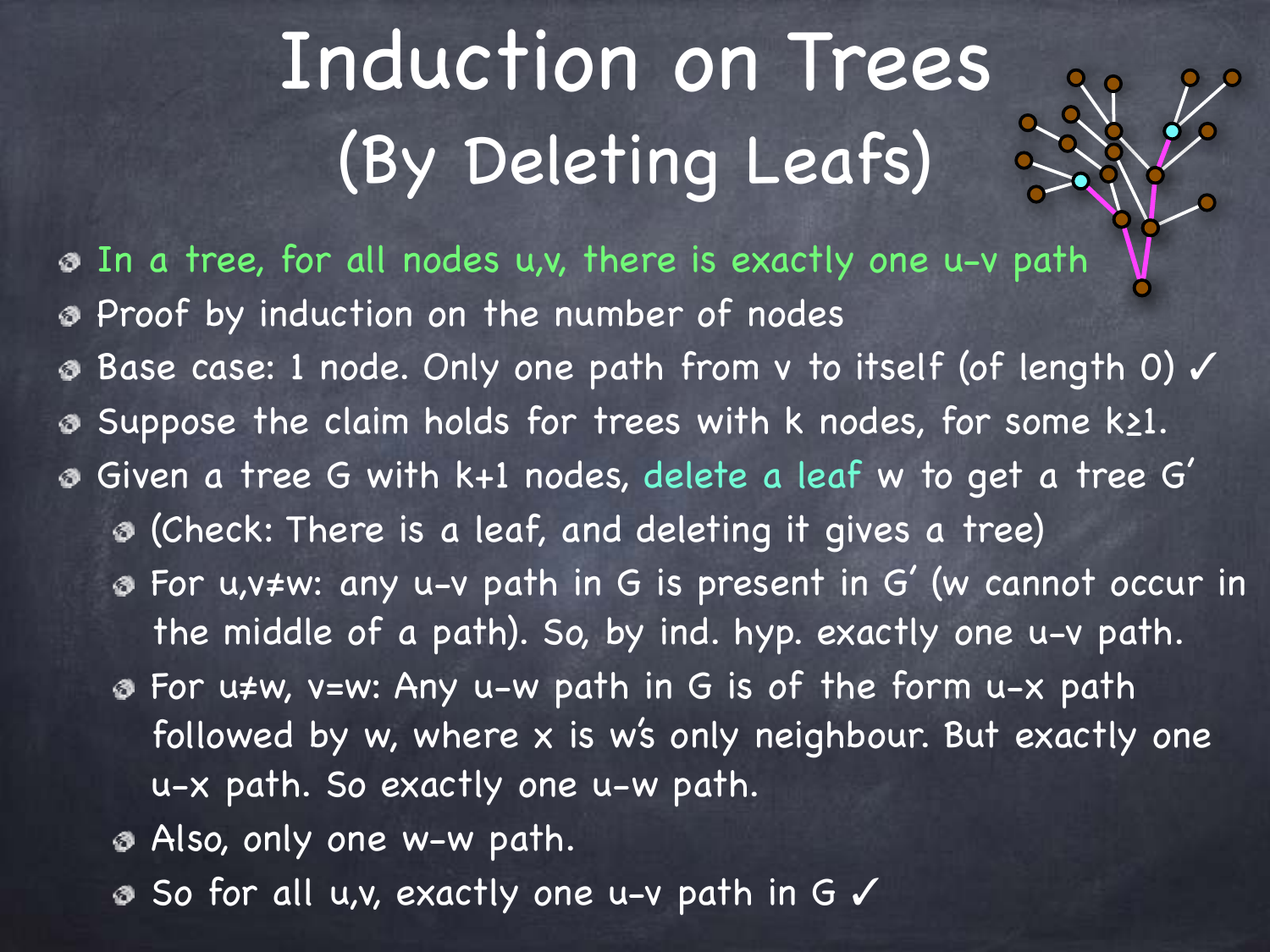## Number of Edges

- $\odot$  In a tree (V,E),  $|E| = |V|-1$
- Proof by induction on  $|V|$
- Base case:  $|V| = 1$ . Only one such tree, and it has  $|E|=0$ . ◈
- Induction step: for all  $k \geq 1$ ⊛ Hypothesis: for every tree (V,E) with |V|=k, |E|=|V|-1 To prove: for every tree (V,E) with |V|=k+1, |E|=|V|-1
	- Suppose  $G=(V,E)$  is a tree with  $|V| = k+1$ . Consider  $G'=(V',E')$ be the tree obtained by deleting a leaf.
	- By induction hypothesis,  $|E'| = |V'|-1 = k-1$ . But  $|E| = |E'|+1$ because exactly one edge was deleted. So  $|E| = k$ .  $\checkmark$